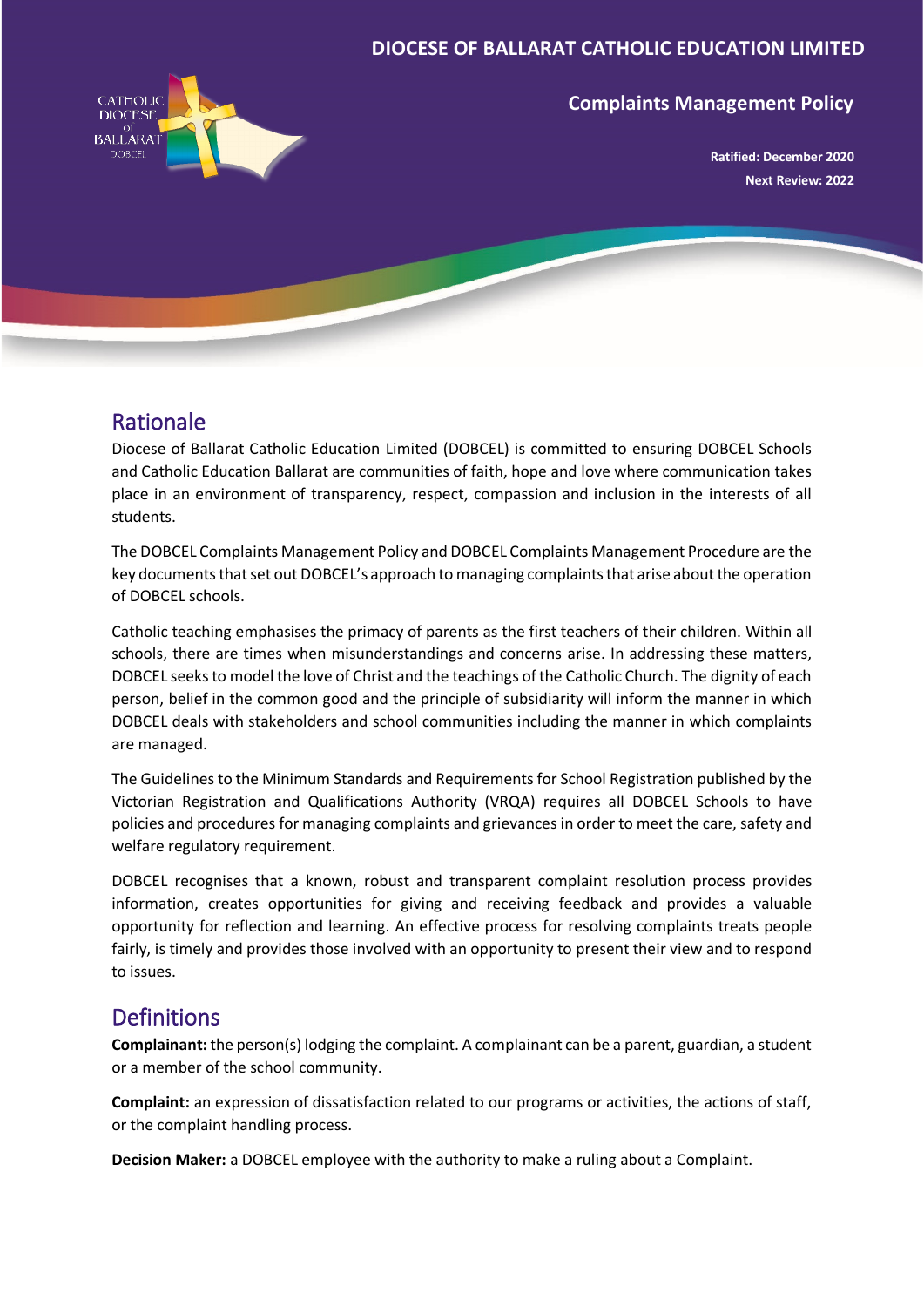**DOBCEL Complaints Management Procedure:** is the process for resolving complaints. The Complaints Management Procedure is referred to in the Key Documents section of this Policy.

**Employer:** the employer is DOBCEL. The Board of DOBCEL has delegated authority to the Executive Director of DOBCEL for the management of employees, including school employees.

**Employee:** a person employed by DOBCEL.

**Investigator:** is a person appointed by a Decision-Maker according to the provisions of the relevant Complaint Procedure.

**Minimum Standards for School Registration:** are the requirements/standards specified for all schools in the Education and Training Reform Act 2006 (the Act) and the Education and Training Reform Regulations 2017.

**Parent/Care Giver:** the parent or legal guardian of a student enrolled in a DOBCEL School.

**Procedural Fairness:** procedural fairness or the rules of natural justice as follows:

- 1. A Complainant is given a genuine opportunity to make a Complaint, and the complaint will be taken seriously and acted upon in accordance in with terms of the relevant Complaint Procedure.
- 2. A Respondent is given sufficient information about the complaint to allow to respond to the complaint before a decision affecting their interests is made.
- 3. The Decision-Maker must be impartial and not pre-judge an outcome. The Decision-Maker, will make a decision on the balance of probabilities considering the available evidence to determine what is most likely to have occurred.

**Respondent:** the person against whom the complaint has been raised.

**School:** means a Catholic primary or secondary school operating under the governance of DOBCEL.

**Serious complaint** a serious complaint is one requiring urgent action or which could have serious consequences for the parties concerned or others, resulting from a serious breach of legislation, school policy or procedure. The complaint may be in relation to issues about student behaviour management, bullying or harassment, drug or alcohol use, damage or loss of personal or school property, student wellbeing or the requirement for adjustment to learning for students. Serious complaints may be complex or those of a whole school nature.

**Student:** a child or person enrolled in a DOBCEL school.

**Support Person** may accompany the Complainant to meetings. The support person's role is to listen. They may make notes and may occasionally speak to the Complainant to clarify what they are saying. The support person does not speak on behalf of the Complainant.

# **Principles**

#### **Human dignity**

<span id="page-1-0"></span>Our common humanity requires respect for and support of the sanctity and worth of every human life. All other rights and responsibilities flow from the concept of human dignity. This principle is deemed as the central aspect of the Church's social teaching. The belief that each life has value is shared with International Human Rights which are universal, inviolable and inalienable.<sup>[1](#page-1-0)</sup>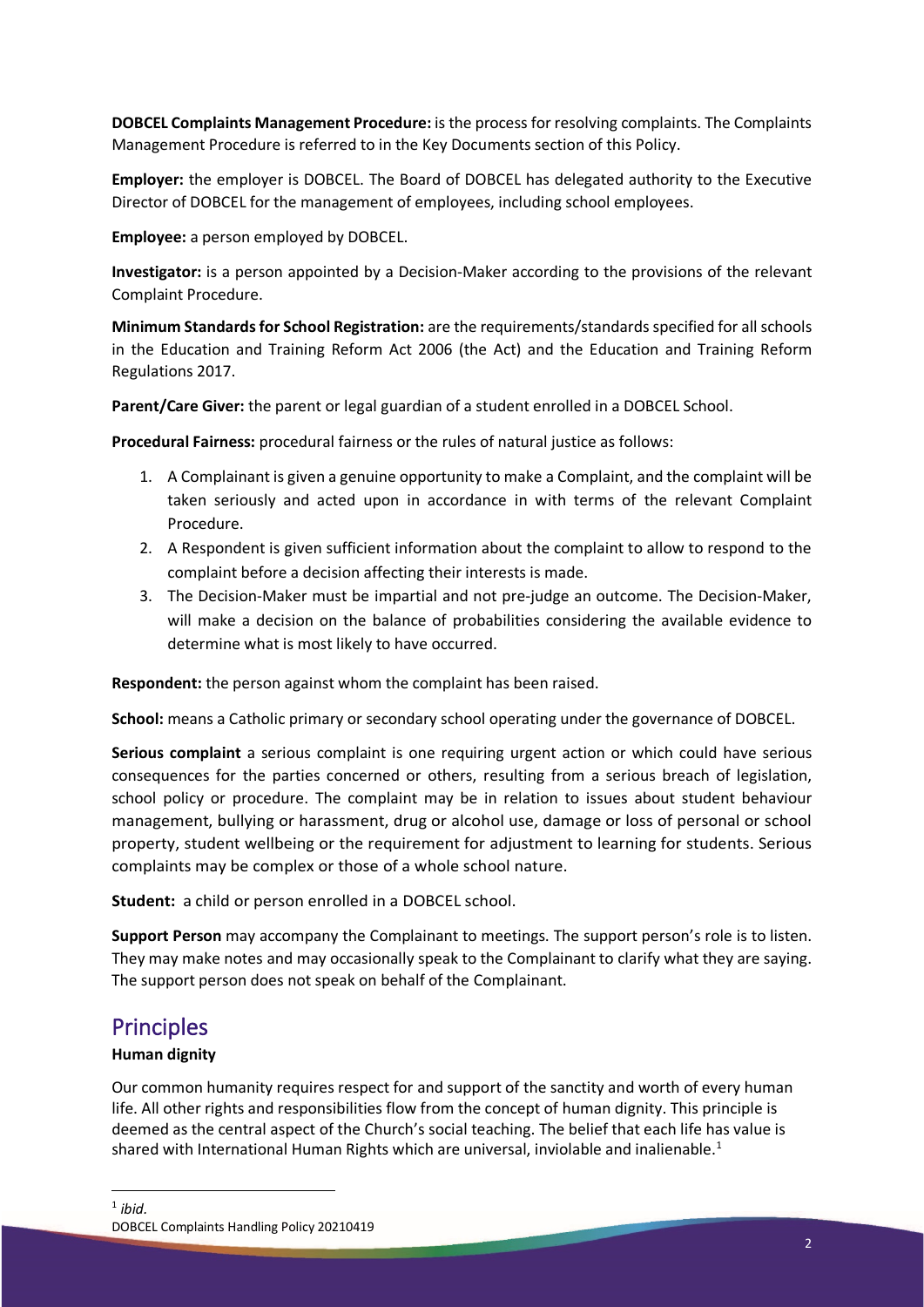#### **Solidarity and synodality** involving the breadth of the diocesan community

Synodality involves the active participation of all members of the Church in its processes of discernment, consultation and co-operation at every level of decision-making and mission. Every member of the People of God is involved, though with varied roles and contributions.<sup>[2](#page-2-0)</sup>

Solidarity, on the other hand, presupposes a commitment to a more just social order and urges each to consider the impact of how they live and interact with others from the point of view of justice. Being in solidarity means recognising others as equals and actively working for their good.<sup>[3](#page-2-1)</sup>

**Subsidiarity** in fostering local expressions of the Church's common mission

All people have the right to participate in decisions that affect their lives. Thus, decisions should be made at the most appropriate level, by the people most affected by the decision and by those who exercise responsibility for carrying out the decision. It also means that those in positions of authority have the responsibility to listen to everyone's voice and make decisions according to the common good.[4](#page-2-2) Implementing the principle of subsidiarity supports the interdependence of all decision makers.

### Scope

This Policy applies to all DOBCEL Schools for complaints at the school level and to any complaints referred to DOBCEL through the Catholic Education Commission of Victoria Ltd (CECV), authorised as the Review Body for Victorian Catholic schools.

The Policy does not relate to critical incidents, emergency management, criminal offences or the conduct of those in religious ministry. It is not to be used by employees to make a complaint about their workplace or employment conditions.

## Policy Statement

DOBCEL strives to provide positive, clear and effective processes for resolving complaints between the school and parent/guardians or students. This can assist in building strong relationships, dispelling anxiety and ultimately provide a settled and harmonious learning environment. The Complaints Management Policy seeks to achieve the restoration of fair and respectful relationships.

DOBCEL Schools must develop policies and proceduresfor managing complaints and grievances which ensure procedural fairness, are accessible to the school community, are consistent with its enrolment agreement and aligned with this policy.

Complaints of a school-based nature are best received and managed at the local school level, with the partiesinvolved expected to act in good faith and work together with respect and openness to achieve an outcome acceptable to all parties.

Unresolved complaints about DOBCEL schools can be referred to Catholic Education Ballarat. A complaint may be raised with Catholic Education Commission of Victoria (CECV) if there is a perceived breach of the Minimum Standards. The CECV acts in accordance with the Memorandum of Understanding with the Victorian Registrations and Qualifications Authority (VRQA) to investigate alleged breaches of the Minimum Standards in accordance with Sections 4.2.2 and 4.2.3 of the Act.

<span id="page-2-0"></span><sup>&</sup>lt;sup>2</sup>[http://www.vatican.va/roman\\_curia/congregations/cfaith/cti\\_documents/rc\\_cti\\_20180302\\_sinodalita\\_en.ht](http://www.vatican.va/roman_curia/congregations/cfaith/cti_documents/rc_cti_20180302_sinodalita_en.html) [ml](http://www.vatican.va/roman_curia/congregations/cfaith/cti_documents/rc_cti_20180302_sinodalita_en.html) ¶ 7, 21. See also *The Light from the Southern Cross, op.cit.,* 5.2.3., p.43

<span id="page-2-1"></span><sup>3</sup> Se[e https://caritas.org.nz/catholic-social-teaching/solidarity](https://caritas.org.nz/catholic-social-teaching/solidarity)

<span id="page-2-2"></span><sup>4</sup> Se[e https://caritas.org.nz/catholic-social-teaching/subsidiarity.](https://caritas.org.nz/catholic-social-teaching/subsidiarity) See also *The Light from the Southern Cross, op.cit*., 5.2.1. p.41.

DOBCEL Complaints Handling Policy 20210419